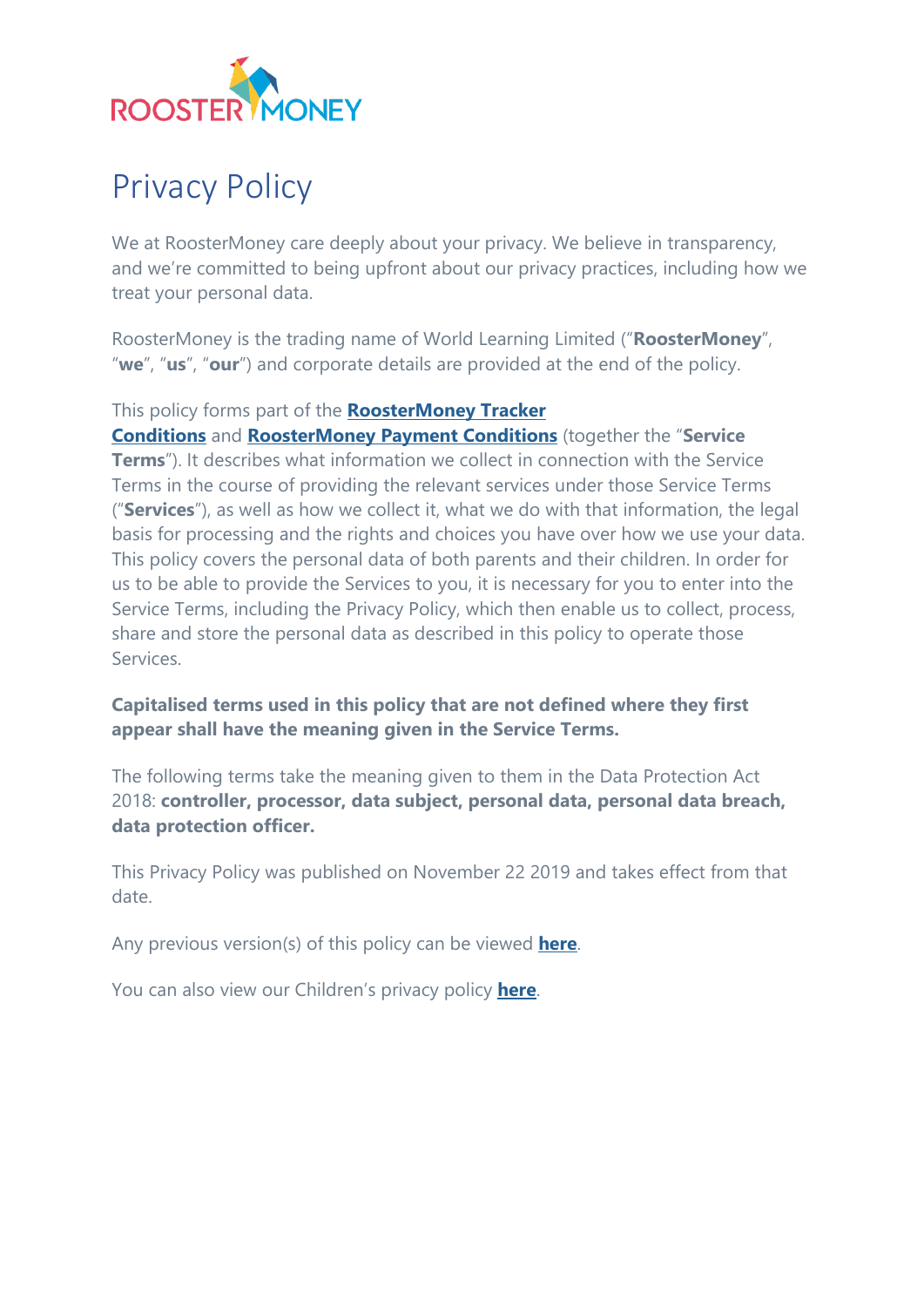

# 1. Our Role as Controller

We collect certain personal data described below when you and your family use our Services and through other interactions and communications you and they have with us.

We are the party responsible for deciding the means and purposes for processing this personal data, which makes us a "controller" under the Data Protection Act 2018. If you have any questions or concerns at any time about your data or privacy, please email us at hello@roostermoney.com.

Other service providers may also act as controllers in relation to your personal data:

- If you sign up for the paid RoosterPLUS subscription through our website, we use Stripe to process payments. In connection with this service that Stripe provides to RoosterMoney, Stripe will collect your email address, card details and Billing Information in order to securely process your subscription payment. The information that you provide through Stripe is subject to the Stripe Privacy Policy. You should read the **[Stripe Privacy Policy](https://stripe.com/privacy)** to learn about Stripe's information collection, usage and your rights in that regard.
- If you sign up for the paid RoosterPLUS subscription from an iOS device, we rely on Apple iTunes to process the payments and manage the subscription. The information that you provide to Apple is subject to the Apple Customer Privacy Policy. You should read the **[Apple Customer Privacy Policy](https://www.apple.com/uk/legal/privacy/en-ww/)** to learn about Apple's information collection, usage and your rights in that regard.
- If you sign up for the paid RoosterCard subscription through the app, we use Adyen to process payments. In connection with this service that Adyen provides to RoosterMoney, Adyen will collect your email adrress, IP address, card details and billing information in order to securely process your subscription payment. The information that you provide through Adyen is subject to the Adyen Privacy Policy. You should read the **[Adyen Privacy](https://www.adyen.com/policies-and-disclaimer/privacy-policy)  [Policy](https://www.adyen.com/policies-and-disclaimer/privacy-policy)** to learn about Adyen's information collection, usage and your rights in that regard.

### 2. Information we collect

We may collect, store and use the following kinds of personal data for processing on the basis specified in Annex A at the end of this Privacy Policy.

- Personal data to create your account
- Content you choose to upload to the app
- Email address and email preferences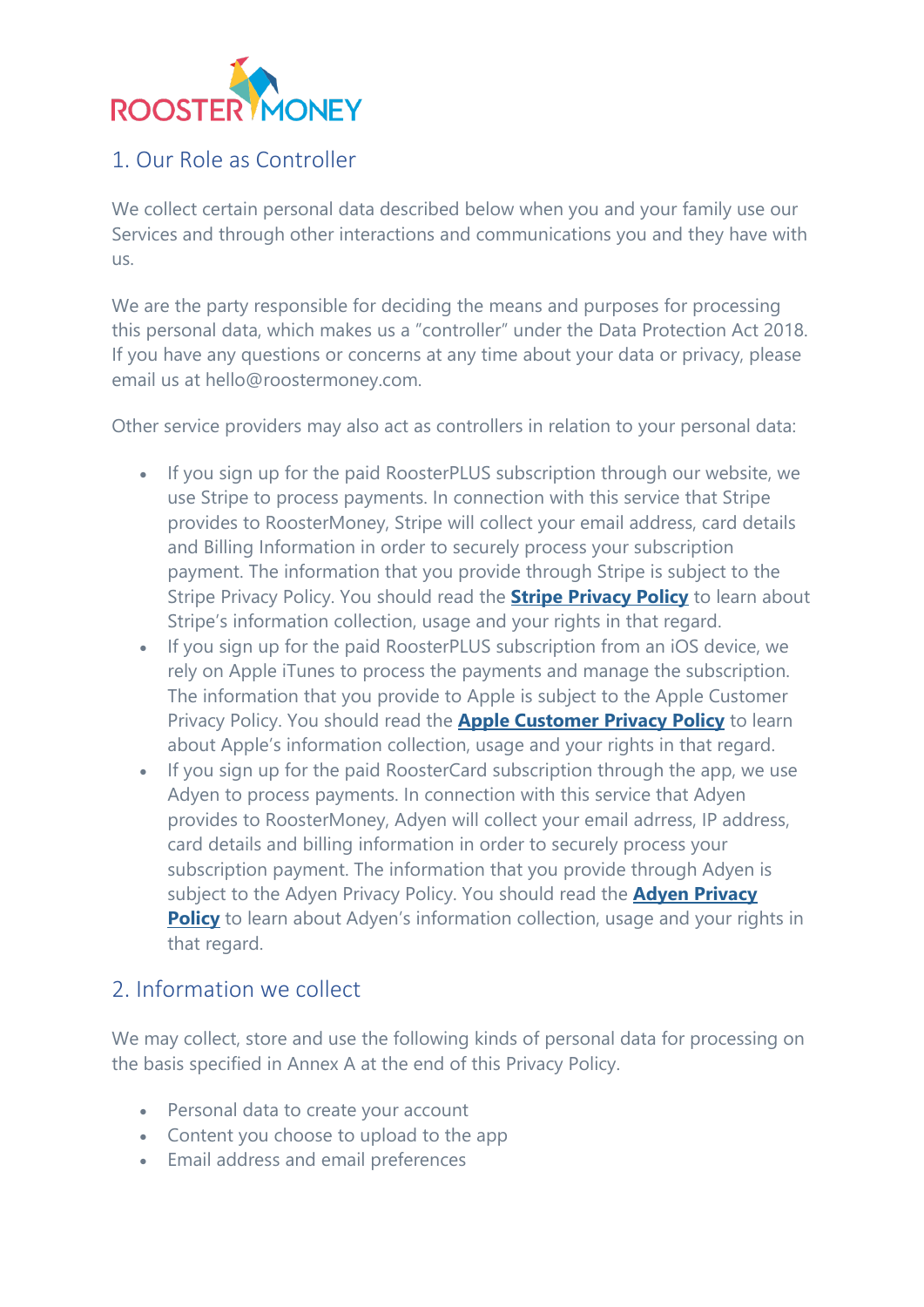

- Usage information
- Log data and device information
- Cookies and similar technologies

# 3. Your children's information

While this policy is governed by English law, we acknowledge that the Children's Online Privacy Protection Act ("COPPA") in the United States represents best practice by prohibiting online service providers from knowingly collecting personal data (which includes "personal information" as defined in COPPA) from children under 13 years of age without verifiable parental consent or notice as applicable ("Consent"). Children under the age of 13 are prohibited from using certain features of the Service without Consent.

We are committed to protecting children's online privacy and complying fully with COPPA. We do not collect any personally identifiable information anywhere on our website or App except where expressly stated. We believe that children should be able to use the Internet in a safe, productive and efficient manner and should be afforded the highest protection available with respect to their personal data.

For that reason, the signup flow for the Service ensures that the individual registering for the account is a parent, and that the parent is over 18 years of age.

RoosterMoney does not permit interest-based advertising on our website or App directed to children under 13 or where we have actual knowledge that a child is under 13.

We work with third party service providers Google Analytics and Mixpanel to better understand your child's use of the service and to improve it. This data is not shared with any other third parties. For more information on Google Analytics click **[here](https://www.google.com/intl/en/policies/privacy/)** and for more information on Mixpanel, click **[here](https://mixpanel.com/privacy/)**.

We do not ask for more personal data than is necessary for a child to participate in an activity.

- We take steps to prevent children from posting or publicly disclosing personal data.
- Parents can update or delete their children's personal data within the app (**[this help article shows you how](https://intercom.help/roostermoney/en/articles/2943116-making-changes-to-your-child-s-details)**).
- Parents can revoke their consent and refuse the further use or collection of personal data from their child.
- Process for parents accessing, deleting or withdrawing consent: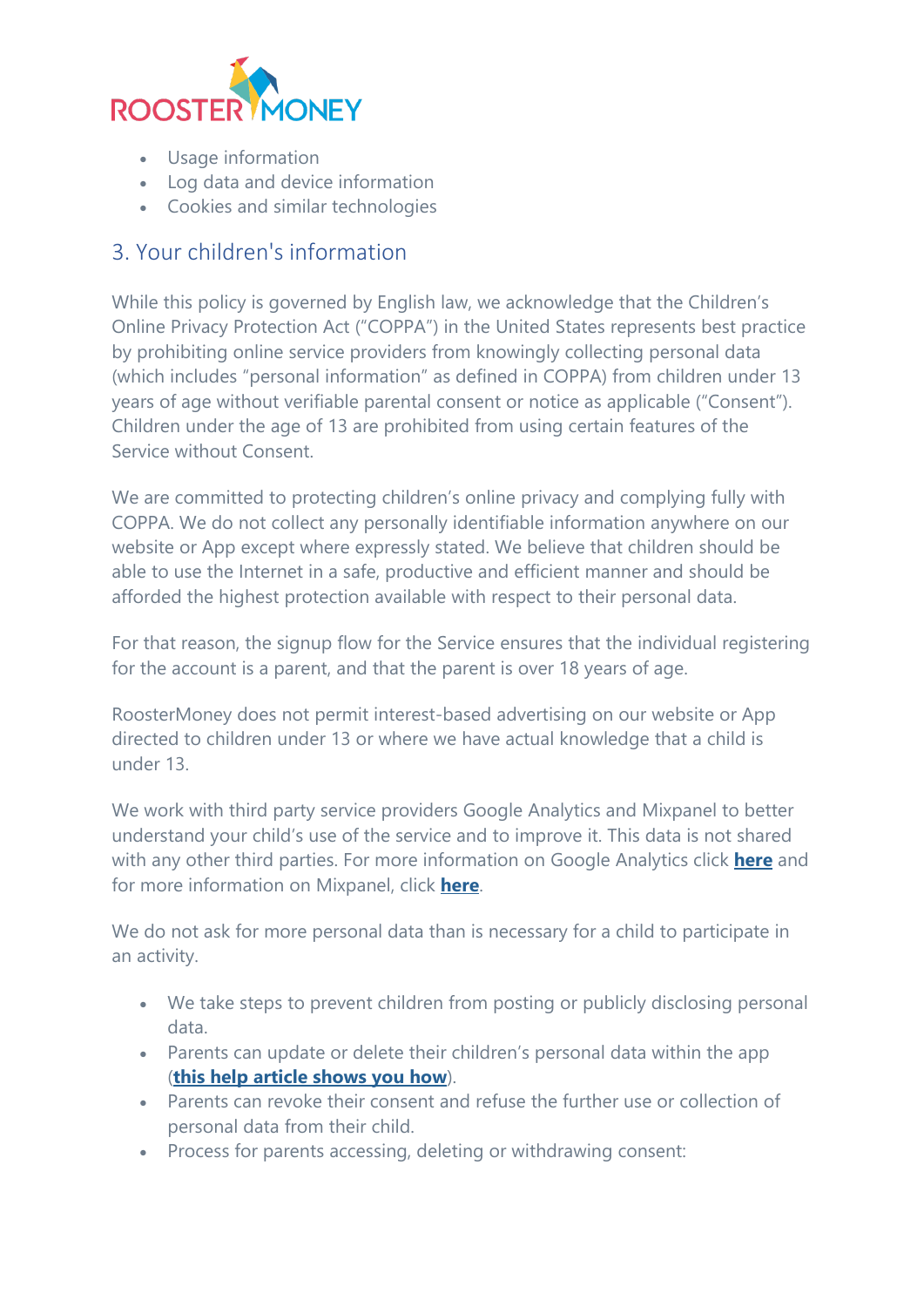

- o Should a parent wish to access or delete the information we've collected from their children (subject to our record-keeping obligations under applicable law) they can do so by deleting their child's profile from within the RoosterMoney app (see how). Alternatively they can contact us by email at hello@roostermoney.com.
- $\circ$  The email must contain all of the following:
	- 1. the parent and account holder's email address
	- 2. the child's username
	- 3. The parent's relationship to the child.

#### **How do we notify parents?**

- When a parent creates a RoosterMoney account, we let the parent know that the parent's consent is required for the collection, use, or disclosure of any personal contact information for the child (the "personal data"), and that we will not collect, use, or disclose any personal data from the child if the parent does not provide such consent;
- We set forth the additional items of personal data that we may collect from the child, or the potential opportunities for the disclosure of personal data, should the parent provide consent;
- We offer a hyperlink to our privacy policy in the email; and
- We let the parent know how they can provide consent to the collection, use, and disclosure of the information.

### 4. Cookies & Tracking

When you visit any web site, it may store or retrieve information on your browser or device, mostly in the form of cookies. This information might be about you, your preferences or your device and is mostly used to make the site work as you expect it to. The information does not usually directly identify you, but it can give you a more personalised web experience.

Because we respect your right to privacy, you can choose not to allow some types of cookies. However, blocking some types of cookies may impact your experience of the site and the services we are able to offer.

We may use the following types of Cookies:

- **Necessary cookies:** those required for the operation of the Service, which do not gather information about you that could be used for marketing or remembering where you have been on the internet.
- **Analytical/performance cookies:** these allow us to collect information about how you use the Service, such as, how you move around our website and if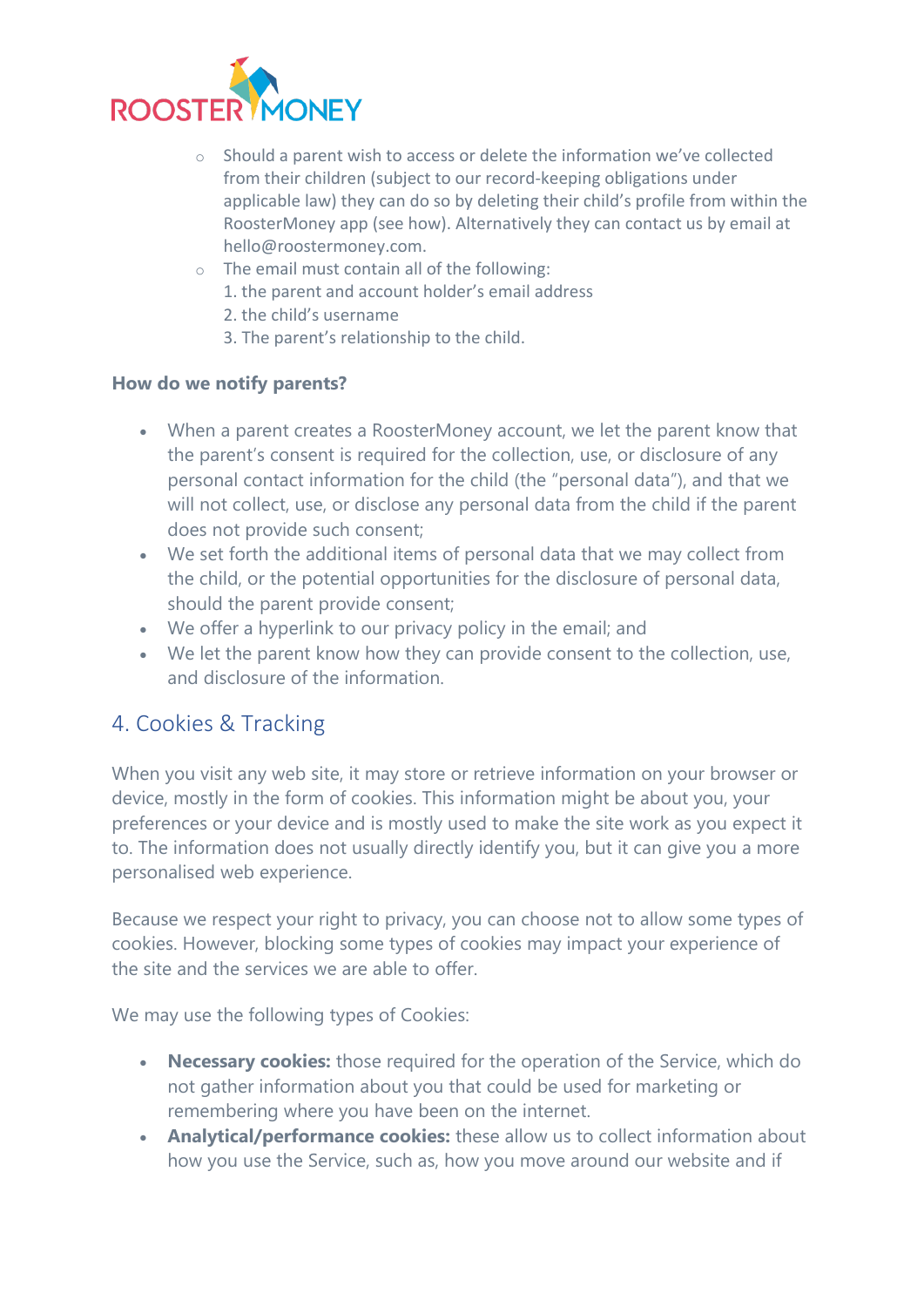

you experience any errors. These cookies do not collect personal data. The information collected is anonymous and is only used to help us improve the way the Service works, understand what interests our users generally and measure how effective our advertising is. Some of the performance cookies we use are issued as part of services provided by third parties, like Google Analytics.

- **Functionality cookies:** these are used to provide services or to recognise you when you return to our website. These would enable us to personalise our content for you, remember your preferences and improve your visit.
- **Targeting cookies:** these record your visit to the Service, the pages you have visited and the links you have followed. They are set by and linked to services provided by third parties, such as "Like" and "Share" buttons. The third party provides these services in return for recognising that you have visited our website. The third party may subsequently use information about your visit to target advertising to you on other websites and present you with advertisements that you may be interested in.

You are able to reject the use of cookies with browsers. Some browsers allow you to reject all cookies; others, only allow you are to reject third party cookies. You will be able to manage your cookie preferences for your browser by accessing your browser's Tools section (here are instructions for some commonly used browsers: **[Chrome](https://support.google.com/chrome/answer/95647?co=GENIE.Platform%3DDesktop&hl=en)**, **[Internet Explorer](https://support.microsoft.com/en-gb/help/17442/windows-internet-explorer-delete-manage-cookies)**, **[Firefox](https://support.mozilla.org/en-US/kb/enable-and-disable-cookies-website-preferences)**).

The 3rd party services we use listed below may use Cookies to identify Users or they may use the behavioral retargeting technique, i.e. displaying messages tailored to the User's interests and behavior, including those detected outside this Application. For more information, please check the privacy policies of the relevant services.

- 1. Google Analytics (**[Privacy Policy](https://www.google.com/policies/privacy/)**)
- 2. Firebase (**[Privacy Policy](https://firebase.google.com/support/privacy)**)
- 3. Mixpanel (**[Privacy Policy](https://mixpanel.com/privacy/)**)
- 4. Facebook Advertising (**[Privacy Policy](https://www.facebook.com/about/privacy/update)**)
- 5. Google Advertising (**[Privacy Policy](https://www.google.com/policies/technologies/ads/)**)
- 6. Intercom (**[Privacy Policy](https://www.intercom.com/terms-and-policies#privacy)**)
- 7. Bing Advertising (**[Privacy Policy](https://about.ads.microsoft.com/en-gb/resources/policies/user-safety-and-privacy-policies)**)
- 8. Outbrain (**[Privacy Policy](https://www.outbrain.com/legal/privacy)**)
- 9. Quora (**[Privacy Policy](https://www.quora.com/about/privacy)**)
- 10. Amazon (**[Privacy Policy](https://www.amazon.co.uk/gp/help/customer/display.html/ref=gss?nodeId=502584)**)
- 11. HotJar **[\(Privacy Policy\)](https://www.hotjar.com/legal/policies/privacy/)**

Log file information will automatically be reported by your browser or mobile application each time you access our Sites or the RoosterMoney app. For example,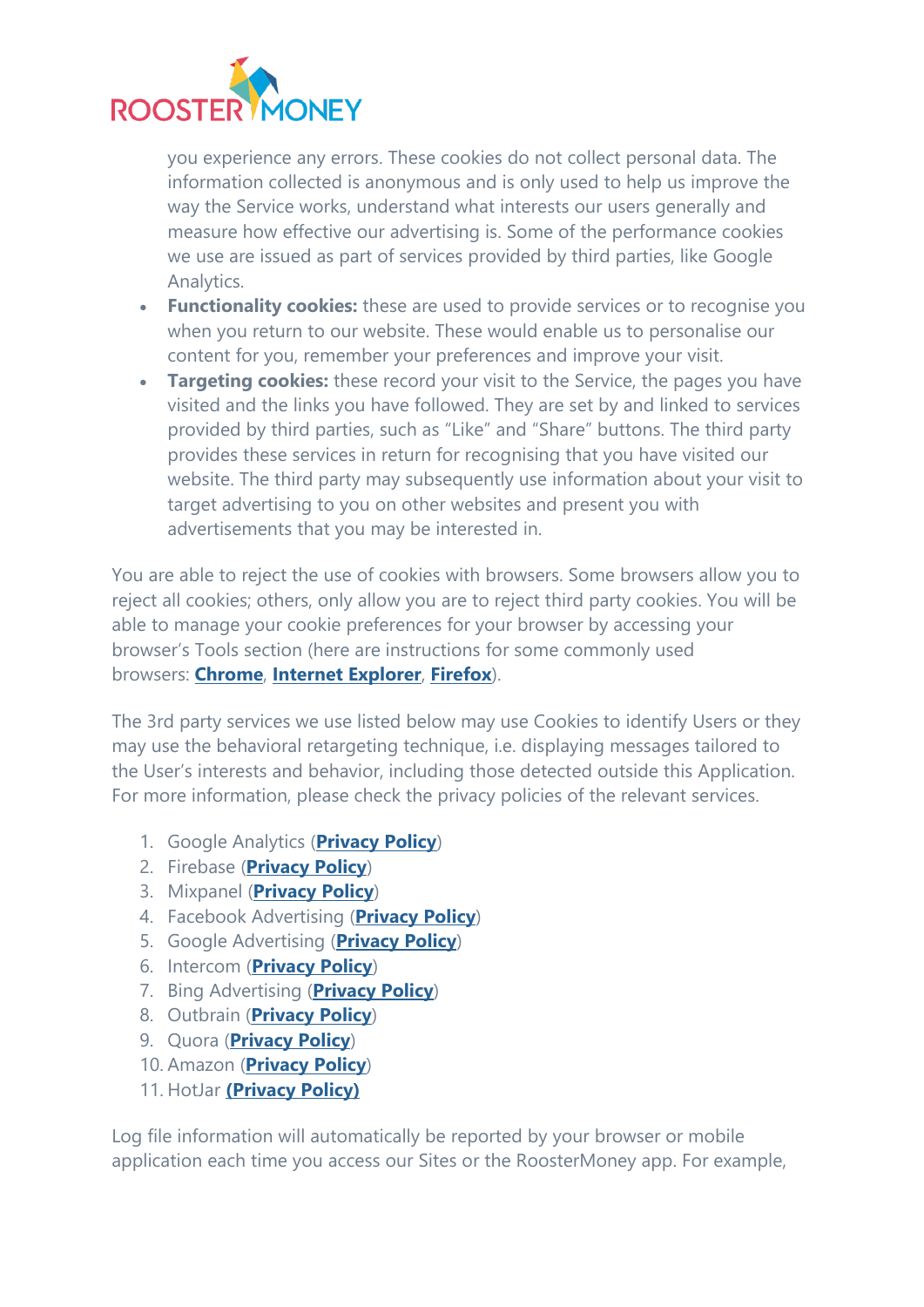

when you access our RoosterMoney site, our servers automatically record certain information that your web browser sends whenever you visit any website. These server logs may include information such as your web request, IP address, browser type, referring / exit pages and URLs, number of clicks, domain names, landing pages, pages viewed and other such information.

Web beacons may be used via our 3rd party email service providers Mixpanel and Mandrill, to help us understand whether users have read our email messages and clicked on the links contained within those messages. This allows us to measure the performance and impact of our messages.

# 5. Choice and Control

We know that our RoosterMoney families value having control over their own information, so RoosterMoney gives you the choice of providing, editing or removing certain information, as well as choices about how we contact you. You may change or correct your family's account information through your account settings within the RoosterMoney app. You can also request the deletion of the personal information in your account.

You may also control the receipt of certain types of communications from RoosterMoney in your account settings. RoosterMoney may send you messages about the Service or your activity. Some of these messages are required, servicerelated messages for members (such as major changes to the services that will significantly impact you or legal notices). Other messages are not required, such as newsletters. You can control which optional messages you choose to receive by changing your account settings.

# 6. International data transfers

To facilitate our global operations RoosterMoney may transfer, store, and process your information with service providers based outside of Europe, e.g. North America. Laws may differ from the laws applicable to your Country of Residence. Where we transfer store, and process your personal information outside of Europe, we have ensured that appropriate safeguards are in place to ensure an adequate level of data protection, such as working with 3rd party providers that are certified under the EU-US Privacy Shield principles.

# 7. Kids Privacy Assured by PRIVO: COPPA Safe Harbor Certification

Rooster Money (owned and operated by World Learning Ltd) is a member of the PRIVO Kids Privacy Assured COPPA Safe Harbor Certification Program ("the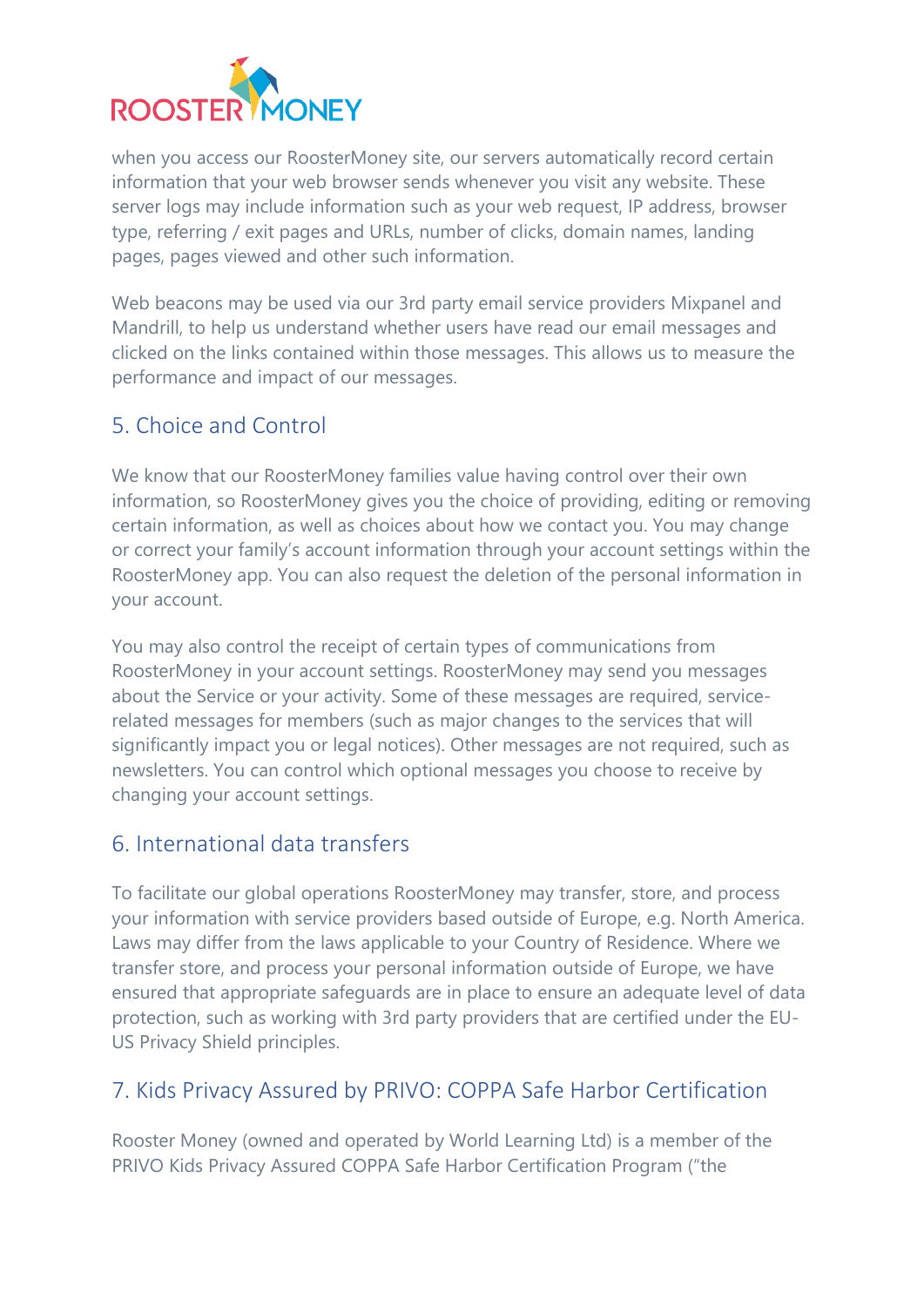

Program"). The Program certification applies to the digital properties listed on the validation page that is viewable by clicking on the PRIVO Seal.



PRIVO is an independent, third-party organization committed to safeguarding children's personal information collected online. The PRIVO COPPA certification Seal posted on this page indicates Rooster Money has established COPPA compliant privacy practices and has agreed to submit to PRIVO's oversight and consumer dispute resolution process. If you have questions or concerns about our privacy practices, please contact us at +44 (0)808 178 5352 or privacy@roostermoney.com. If you have further concerns after you have contacted us, you can contact PRIVO directly at privacy@privo.com.

# 8. Security of your personal information

The security of your personal data is important to us. We take appropriate security measures to prevent unauthorised access, disclosure, modification, or unauthorised destruction of data collected.

We will take all reasonable technical and organisational precautions to prevent the loss, misuse or alteration of your personal data. We will store all the personal data you provide on our secure (password- and firewall-protected) servers. You must use Access Codes to log-in to your own Parent Account.

Data transmission over the internet is inherently insecure, and we cannot guarantee the security of data sent over the internet.

Your account information is protected by the measures described above, which require you to use the Access Codes to log-in to your Parent Account. We will not ask you for your Access Codes (except when you log in to the Service). It is important that you protect against unauthorised access to your account and information by choosing your Access Codes carefully and by keeping your Access Codes and computer secure, such as by signing out after using the Service.

If you have any questions about the security of your personal data, you can contact us at hello@roostermoney.com.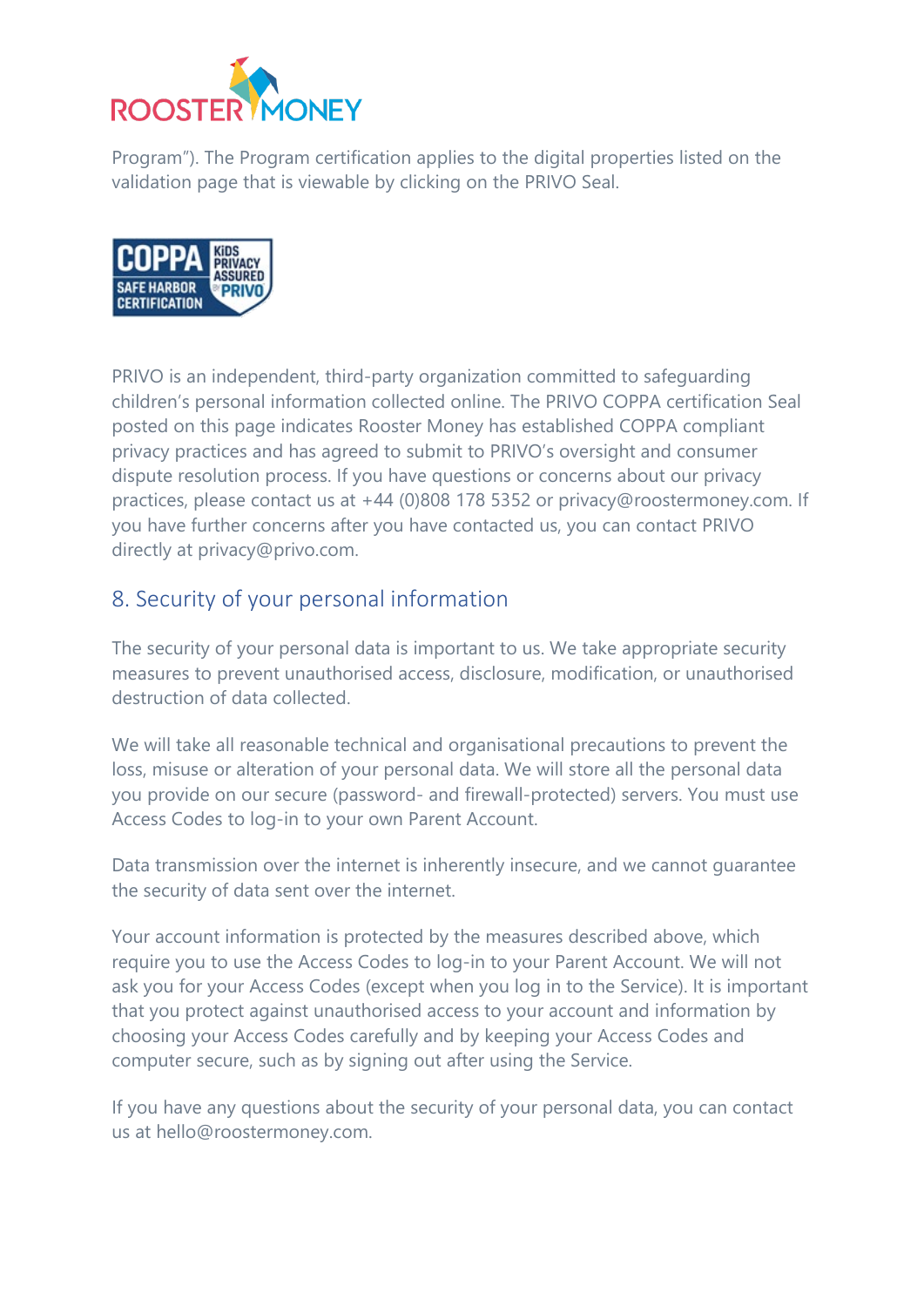

# 9. Retention

RoosterMoney will retain your information only for as long as is necessary for the purposes set out in this policy, for as long as your account is active (i.e., for the lifetime of your RoosterMoney member account), as described in this policy, or as needed to provide the Service to you. If you no longer want RoosterMoney to use your information to provide the Service to you, you may close your account (this **[article](https://intercom.help/roostermoney/en/articles/2943398-deleting-your-roostermoney-account)** shows you how). RoosterMoney will retain and use your information to the extent necessary to comply with our legal obligations. We also retain log files for internal analysis purposes. These log files are generally retained for a brief period of time, except in cases where they are used for site safety and security, to improve site functionality, or we are legally obligated to retain them for longer time periods.

## 10. Your Rights

The table in Annex B at the end of this Privacy Policy explains the following rights you may have in relation to your personal data under the Data Protection Act 2018 (and any exceptions to those rights) and how you can exercise them:

- Right of access
- Right to rectification
- Right to erasure
- Right to request the restriction of processing concerning you
- Right to data portability
- Right to object to processing
- Right to ask us not to process your personal data for direct marketing purposes
- Right not to be subject to automated individual decision-making, including profiling

Please note that this Privacy Policy provides the confirmation referred to in relation to the Right of Access.

California Civil Code Section § 1798.83 permits users of our software and services who are California residents to request certain information regarding our disclosure of personal data to third parties for their direct marketing purposes. To make such a request, please send an e-mail to hello@roostermoney.com.

# 11. Privacy policy changes

We may amend or update this policy from time to time. If we believe that the changes are material, we'll let you know by sending you an email message to the email address provided at registration about the changes. You should check this page occasionally to ensure you are happy with any changes. By using the site and apps, you agree to any amendments we make to this policy.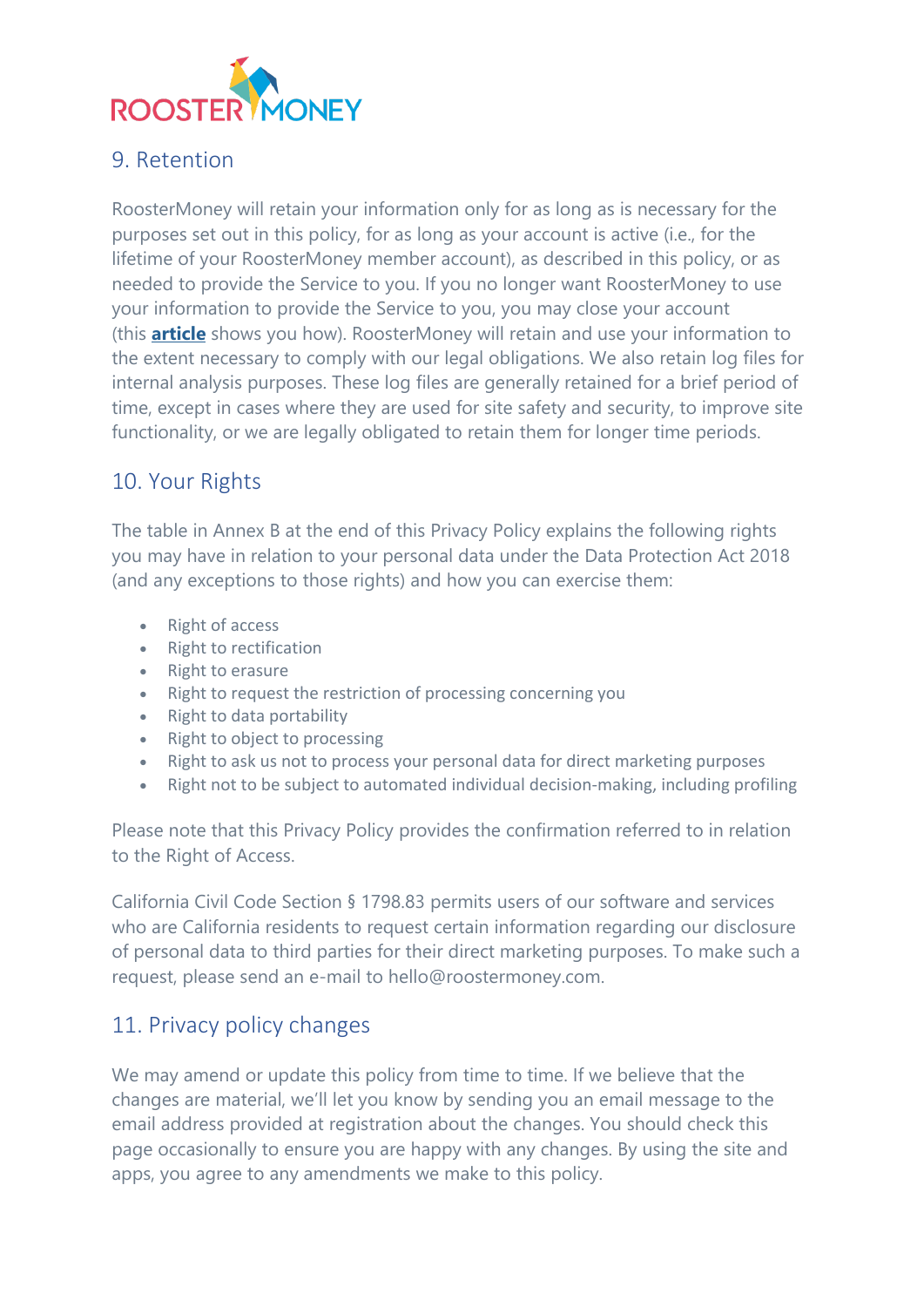

# 12. Third party websites

The Service may contain links to other websites. We are not responsible for the privacy policies or practices of third party websites.

# 13. Our details

World Learning Limited (trading as "RoosterMoney"), is a company incorporated in England and Wales (company number 06830114) with its registered office at 64 New Cavendish Street, London, W1G 8TB and business offices 109 Borough High St, London SE1 1NL. We are registered with the Office of the Information Commissioner (registration number: ZA374824).

Our phone number is +44 (0)808 178 5352

If you have any questions about this privacy policy or our treatment of your Personal Information, please email us: **[hello@roostermoney.com](mailto:hello@roostermoney.com)**.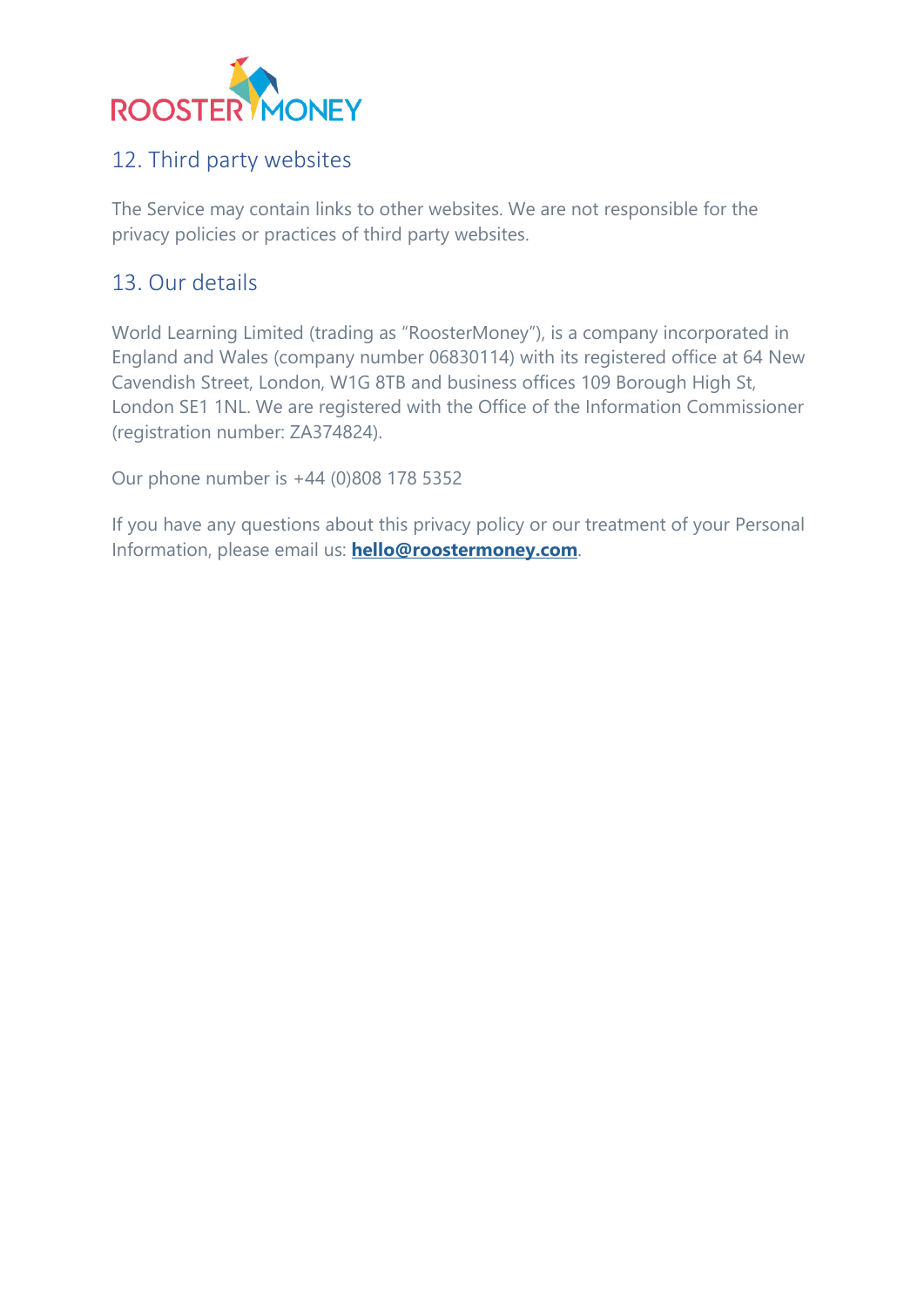

# 14. Annex A

| <b>Personal Data Collected</b>                                                                                                                                                                                                                                                                                                                                                                                                                                                                                                                                                                                                                                                                                                                                                                                                                 | <b>Purpose</b>                                                                                                                                                                                                                                                                                                                                                                                                                                                                                                                                                                                                                                                                                                                                                                        | <b>Basis for Processing</b>                                                                                                                                                                                                                                                                                                                                                                                                                                                                                                                                                        |
|------------------------------------------------------------------------------------------------------------------------------------------------------------------------------------------------------------------------------------------------------------------------------------------------------------------------------------------------------------------------------------------------------------------------------------------------------------------------------------------------------------------------------------------------------------------------------------------------------------------------------------------------------------------------------------------------------------------------------------------------------------------------------------------------------------------------------------------------|---------------------------------------------------------------------------------------------------------------------------------------------------------------------------------------------------------------------------------------------------------------------------------------------------------------------------------------------------------------------------------------------------------------------------------------------------------------------------------------------------------------------------------------------------------------------------------------------------------------------------------------------------------------------------------------------------------------------------------------------------------------------------------------|------------------------------------------------------------------------------------------------------------------------------------------------------------------------------------------------------------------------------------------------------------------------------------------------------------------------------------------------------------------------------------------------------------------------------------------------------------------------------------------------------------------------------------------------------------------------------------|
| a) When you sign up for a<br>RoosterMoney account,<br>we may ask for and<br>collect the following<br>personal data in order to<br>create an account for your<br>family:<br>First name<br>$\bullet$<br>Last name<br>$\bullet$<br><b>Residential address</b><br>$\bullet$<br>Email address<br>$\bullet$<br>Password<br>$\bullet$<br>Any "nickname"<br>$\bullet$<br>you provide for<br>identification<br>Account currency<br>$\bullet$<br>b) When adding a child to<br>your RoosterMoney<br>account, We ask for and<br>collect the following<br>personal data:<br>Child's first name<br>Date of birth<br>$\bullet$<br>Gender<br>$\bullet$<br>The currency they<br>will earn<br>c) Transaction data arising<br>from the use of Rooster<br>Cards associated with the<br><b>Parent Account</b><br>d) You may choose to<br>provide us with additional | To provide and<br>$\bullet$<br>administer the<br>RoosterMoney<br>services of<br>allowance tracking<br>for your children<br>and the related<br>features you and<br>they can use when<br>managing their<br>virtual earning and<br>savings.<br>In order to create<br>$\bullet$<br>your family's<br>RoosterMoney<br>account<br>To sync the data<br>$\bullet$<br>provided across<br>the family unit<br>you've set up in<br>RoosterMoney<br>To verify your<br>identity when you<br>reach out to<br>RoosterMoney for<br>help or customer<br>support within<br>your family<br>account.<br>To help gain a<br>$\bullet$<br>better<br>understanding of<br>the support issue<br>and troubleshoot<br>the issue with you<br>or provide<br>technical details for<br>bug fixes with our<br>engineers. | The processing is<br>necessary for the<br>performance of a contract<br>to which you are party or<br>in order to take steps at<br>your request prior to<br>entering into the contract;<br>The processing is<br>necessary for compliance<br>with a legal obligation to<br>which we are subject;<br>The processing is<br>necessary for the<br>purposes of the legitimate<br>interests pursued by us or<br>a third party, except<br>where such interests are<br>overridden by your<br>interests or fundamental<br>rights and freedoms<br>which require protection<br>of personal data; |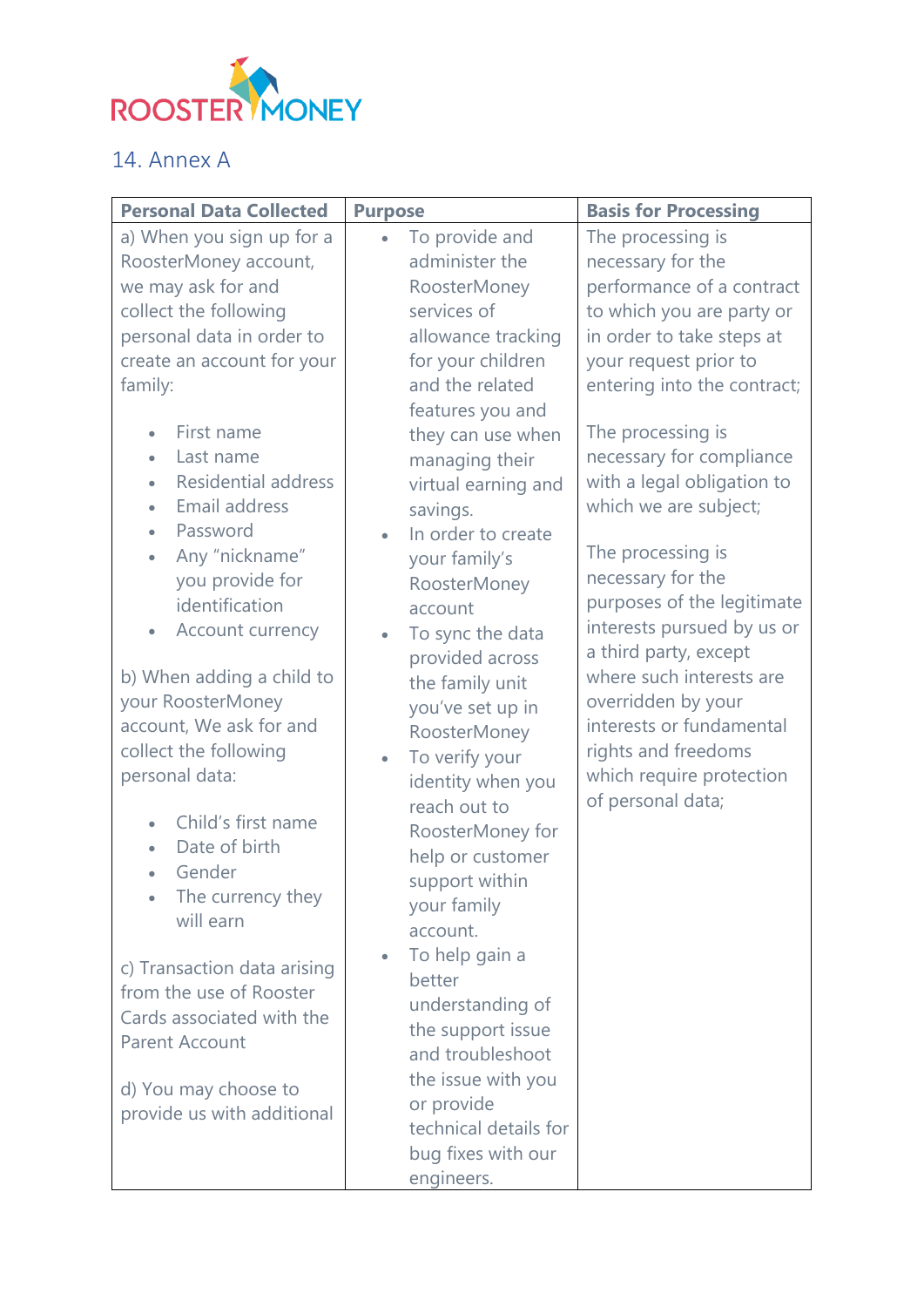

personal data which includes:

- Profile photos
- Child's Email Address
- Child's login details
- Images you choose to upload to Goals or Jobs

e) You may choose to opt-in to receiving nonservice related messages such as our getting started tips, updates on family activity, and newsletter (which can be opted out from at any time from your email preferences within the app or in the unsubscribe link).

f) You may choose to enable Push notifications for the RoosterMoney app on your device which will send reminders and updates, such as when allowance is delivered.

g) When you subscribe to our website services, email notifications and/or newsletters, we collect your email address. We may also collect any other information that you choose to send to us.

• To send you service related RoosterMoney message (such as those related to transactions, your account, security, or product changes)

- To provide you communications you opt-in to such as updates on your family's activity within the account or suggestions to you and other users of our Site and the App about features or services that may of interest.
- To administer our Site and the App for internal operations, including data analysis, testing, research, statistical and survey purposes; to ensure that content from our site is presented in the most effective manner for you and for your device/computer.
- To understand the interaction within our services which helps us to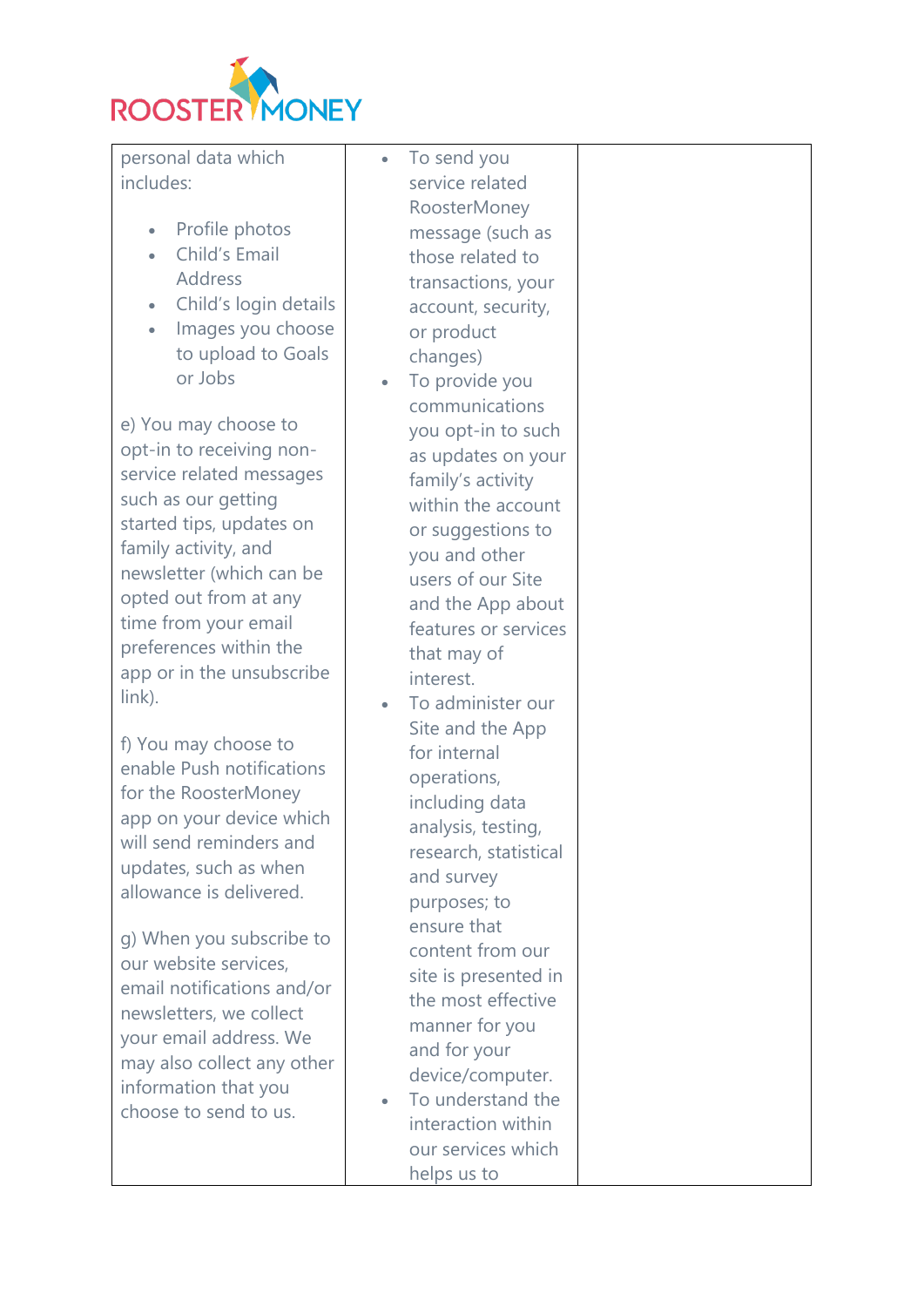

h) When you contact us through the app, by email or from the RoosterMoney website contact form, we collect the information you submit to us.

i) We collect usage information about your and your children's interactions with RoosterMoney services (e.g. Allowances, Boosts, Removes, Jobs and Goals being saved for).

j) We track visits to our website (e.g. where you came from, length of visit and page views)

k) We track the communications we send you and your interaction with them.

l) We automatically collect log data and device information when you access and use RoosterMoney services. That information includes, among other things:

- details about how you've used RoosterMoney services
- IP address • access dates and
	- times

continually improve our services and communications and enhance our customers' experience within RoosterMoney.

- To analyse our services' performance on different devices and troubleshoot any issues or bugs.
- To help improve our Marketing by measuring and understanding the effectiveness of our advertising.
- To ensure you are not targeted with RoosterMoney advertising as an existing user.
- To understand anonymous usage trends which may be used for internal business purposes or marketing /press purposes or its publication in the press.
- To share servicerelated messages, such as those related to transactions, your account, security,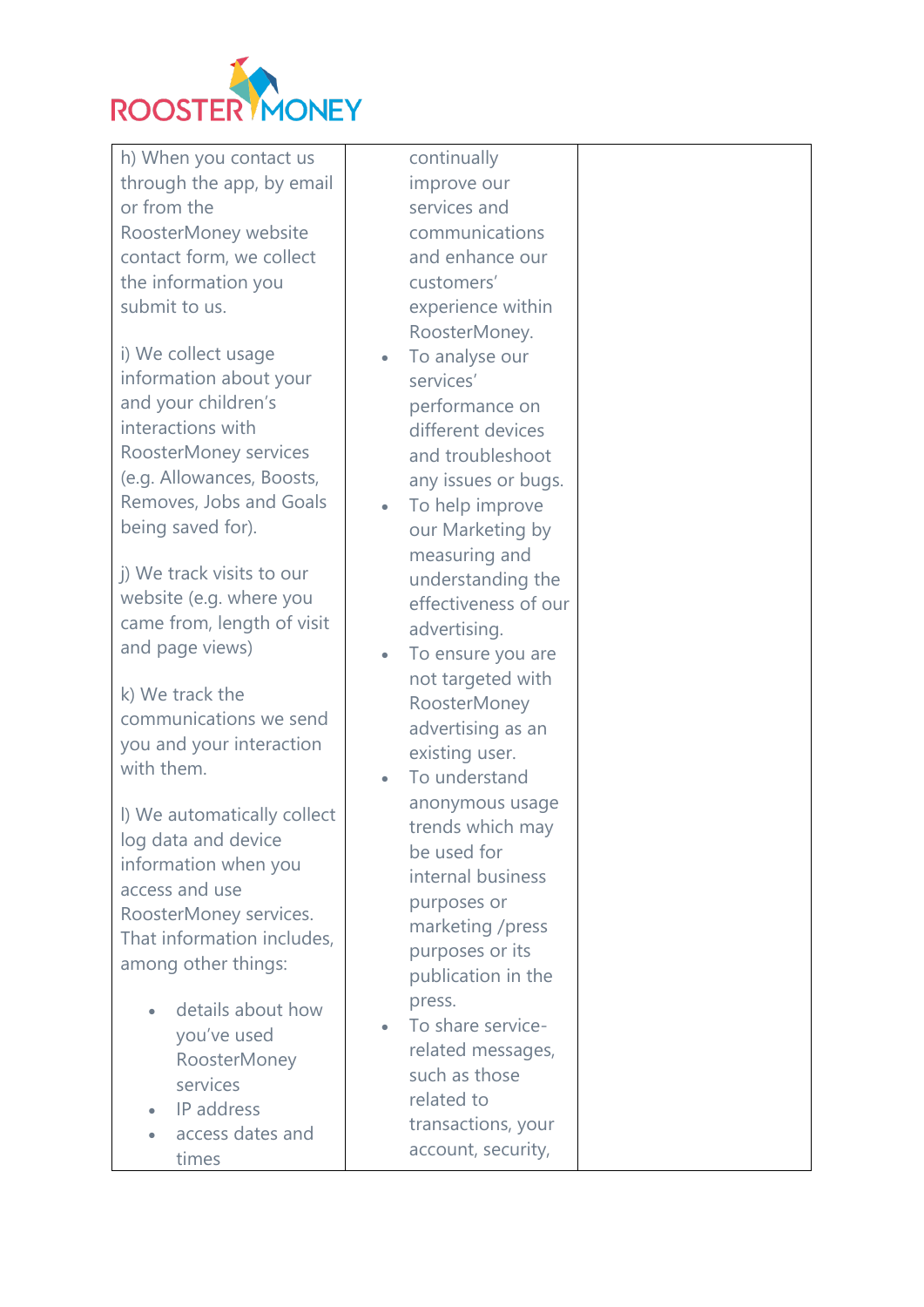

| hardware and<br>$\bullet$  | or product                    |  |
|----------------------------|-------------------------------|--|
| software                   | changes.                      |  |
| information                | To provide<br>$\bullet$       |  |
| device information         | customer support.             |  |
|                            |                               |  |
| m) We use cookies and      | To disclose to selected       |  |
| other similar technologies | third parties:                |  |
| on our website that may    |                               |  |
|                            | to make and                   |  |
| collect some personal      |                               |  |
| data. You can learn more   | receive payments              |  |
| about how we use           | to and from you as            |  |
| cookies and how to         | required under the            |  |
| disable them in section 4. | Service Terms;                |  |
|                            | to open and<br>$\bullet$      |  |
|                            | maintain the                  |  |
|                            | Parent Account,               |  |
|                            | provide Rooster               |  |
|                            | Cards, process                |  |
|                            | payment                       |  |
|                            | transactions made             |  |
|                            | by you using the              |  |
|                            | Service, answer               |  |
|                            | your queries and              |  |
|                            | complaints;                   |  |
|                            | for the                       |  |
|                            | personalisation of            |  |
|                            | ads & to help build           |  |
|                            | targeted                      |  |
|                            | audiences;                    |  |
|                            |                               |  |
|                            | To comply with a<br>$\bullet$ |  |
|                            | current judicial              |  |
|                            | proceeding, a court           |  |
|                            | order or legal                |  |
|                            | process served on             |  |
|                            | us or our Service,            |  |
|                            | any request by the            |  |
|                            | FCA or any other              |  |
|                            | regulator who may             |  |
|                            | have jurisdiction             |  |
|                            | over us from time             |  |
|                            | to time or for audit          |  |
|                            | purposes and to               |  |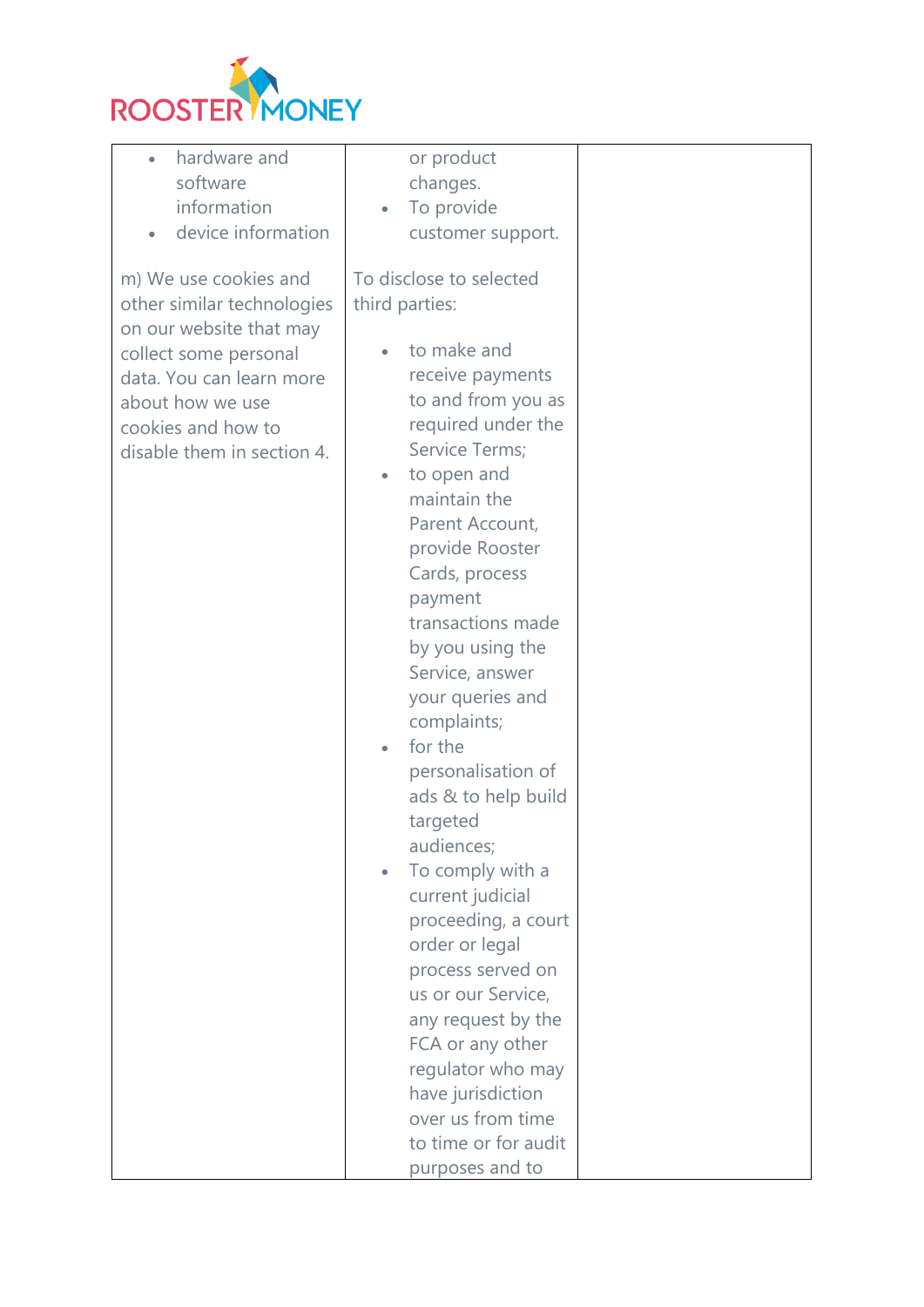

| meet obligations               |  |
|--------------------------------|--|
| to any relevant                |  |
| regulatory                     |  |
|                                |  |
| authority or taxing            |  |
| authority;                     |  |
| To enforce this<br>$\bullet$   |  |
| Privacy Policy or              |  |
| the Service Terms;             |  |
| to a service<br>$\bullet$      |  |
| provider to check              |  |
| your identity and              |  |
| to prevent fraud, (it          |  |
|                                |  |
| will also keep a               |  |
| record of your                 |  |
| request and use it             |  |
| whenever anyone                |  |
| applies to be                  |  |
| authenticated in               |  |
| your name);                    |  |
| to our principal,<br>$\bullet$ |  |
| agents and                     |  |
| subcontractors, for            |  |
| the purpose of                 |  |
| operating the                  |  |
| Service and                    |  |
|                                |  |
| obtaining the                  |  |
| payment of any                 |  |
| amount owed by                 |  |
| you;                           |  |
| for a business deal            |  |
| (or negotiation of a           |  |
| business deal)                 |  |
| involving sale or              |  |
| transfer of all or a           |  |
| part of our                    |  |
| business or assets             |  |
| (business deals                |  |
|                                |  |
| may include, for               |  |
| example, any                   |  |
| merger, financing,             |  |
| acquisition,                   |  |
| divestiture or                 |  |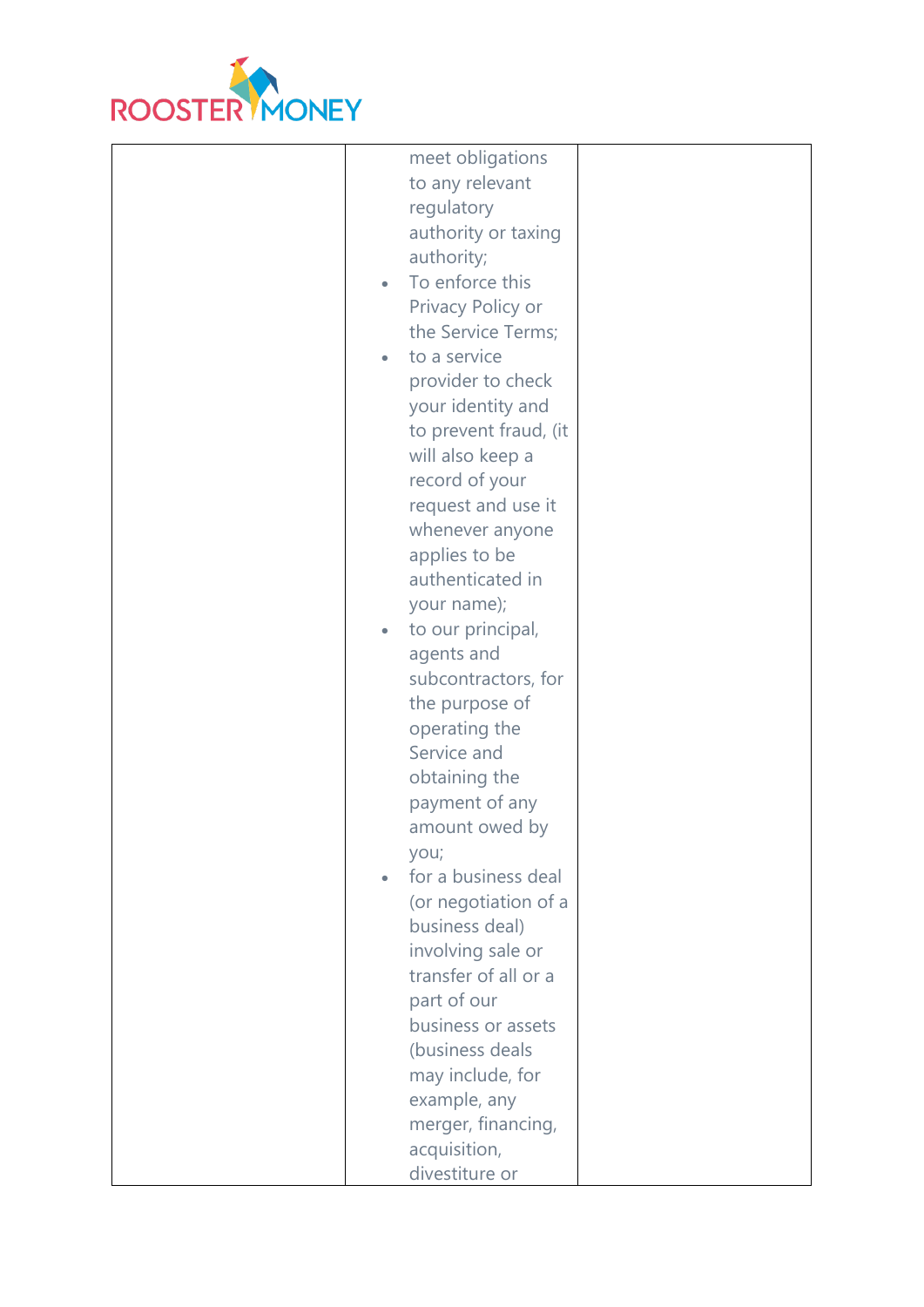

| dissolution<br>transaction or<br>proceeding).                                                                                                                                                                                                           |  |
|---------------------------------------------------------------------------------------------------------------------------------------------------------------------------------------------------------------------------------------------------------|--|
| If another company<br>acquires our company,<br>business or assets, that<br>company will possess the<br>personal data collected by<br>us and will assume the<br>rights and obligations<br>regarding your personal<br>data as described in this<br>Policy |  |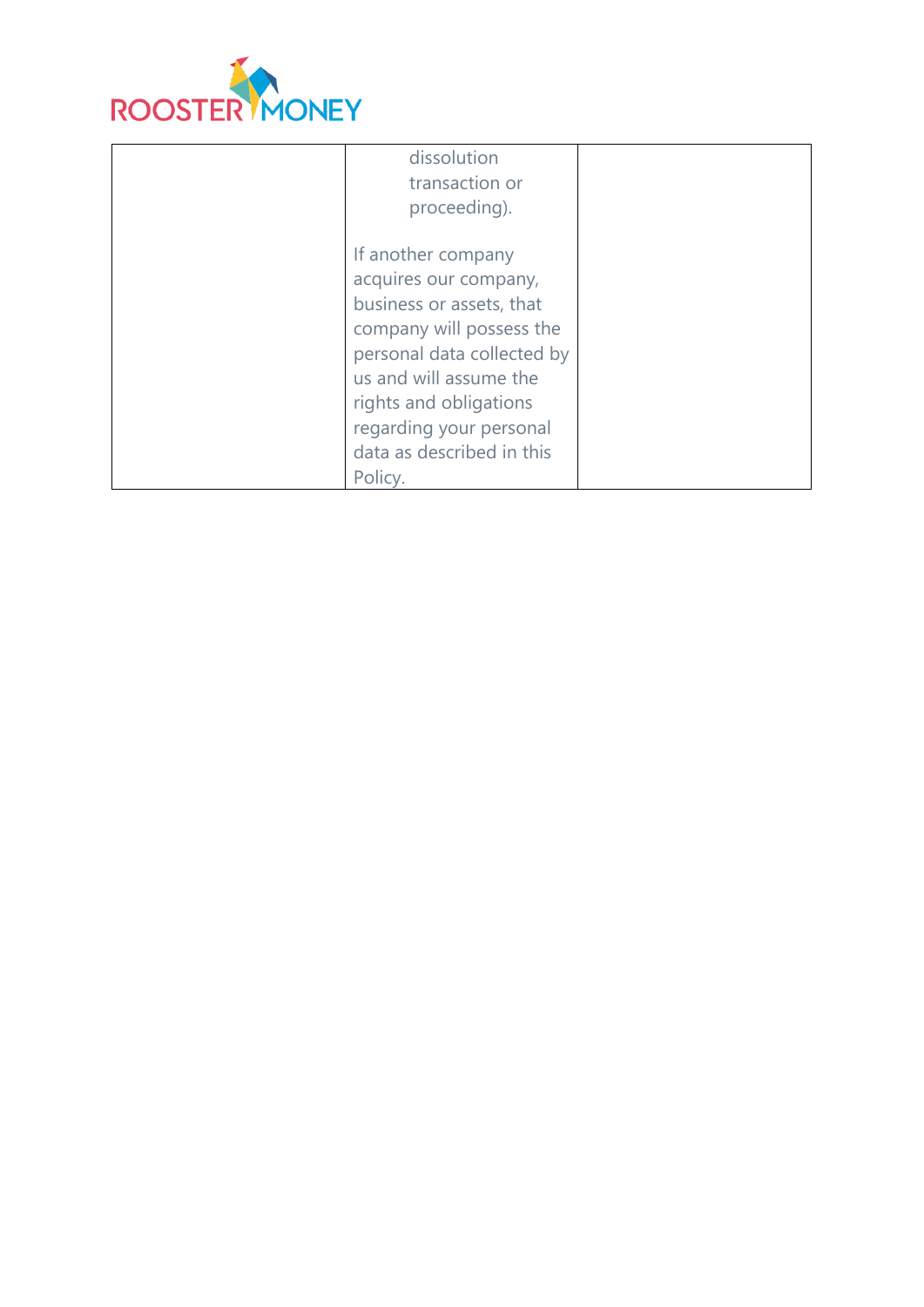

# 15. Annex B

| <b>Your rights and how to exercise them</b> | <b>Exception</b> |
|---------------------------------------------|------------------|
| <b>Right of Access: To obtain from us</b>   |                  |
| confirmation as to whether or not           |                  |
| personal data concerning you are being      |                  |
| processed, and, where that is the case,     |                  |
| access to the personal data and the         |                  |
| following information:                      |                  |
| a) the purposes of the processing;          |                  |
| b) the categories of personal data          |                  |
| concerned;                                  |                  |
| c) the recipients or categories of          |                  |
| recipient to whom the personal data         |                  |
| have been or will be disclosed, in          |                  |
| particular, recipients in third countries   |                  |
| or international organisations;             |                  |
| d) where possible, the envisaged period     |                  |
| for which the personal data will be         |                  |
| stored, or, if not possible, the criteria   |                  |
| used to determine that period;              |                  |
| e) the existence of the right to request    |                  |
| from the controller rectification or        |                  |
| erasure of personal data or restriction of  |                  |
| processing of personal data concerning      |                  |
| the data subject or to object to such       |                  |
| processing                                  |                  |
| f) the right to lodge a complaint with a    |                  |
| supervisory authority                       |                  |
| g) where the personal data are not          |                  |
| collected from the data subject, any        |                  |
| available information as to their source;   |                  |
| h) the existence of automated decision-     |                  |
| making, including profiling, referred to    |                  |
| in Article 22(1) of the GDPR and (4) and,   |                  |
| at least in those cases, meaningful         |                  |
| information about the logic involved, as    |                  |
| well as the significance and the            |                  |
| envisaged consequences of such              |                  |
| processing for the data subject.            |                  |
|                                             |                  |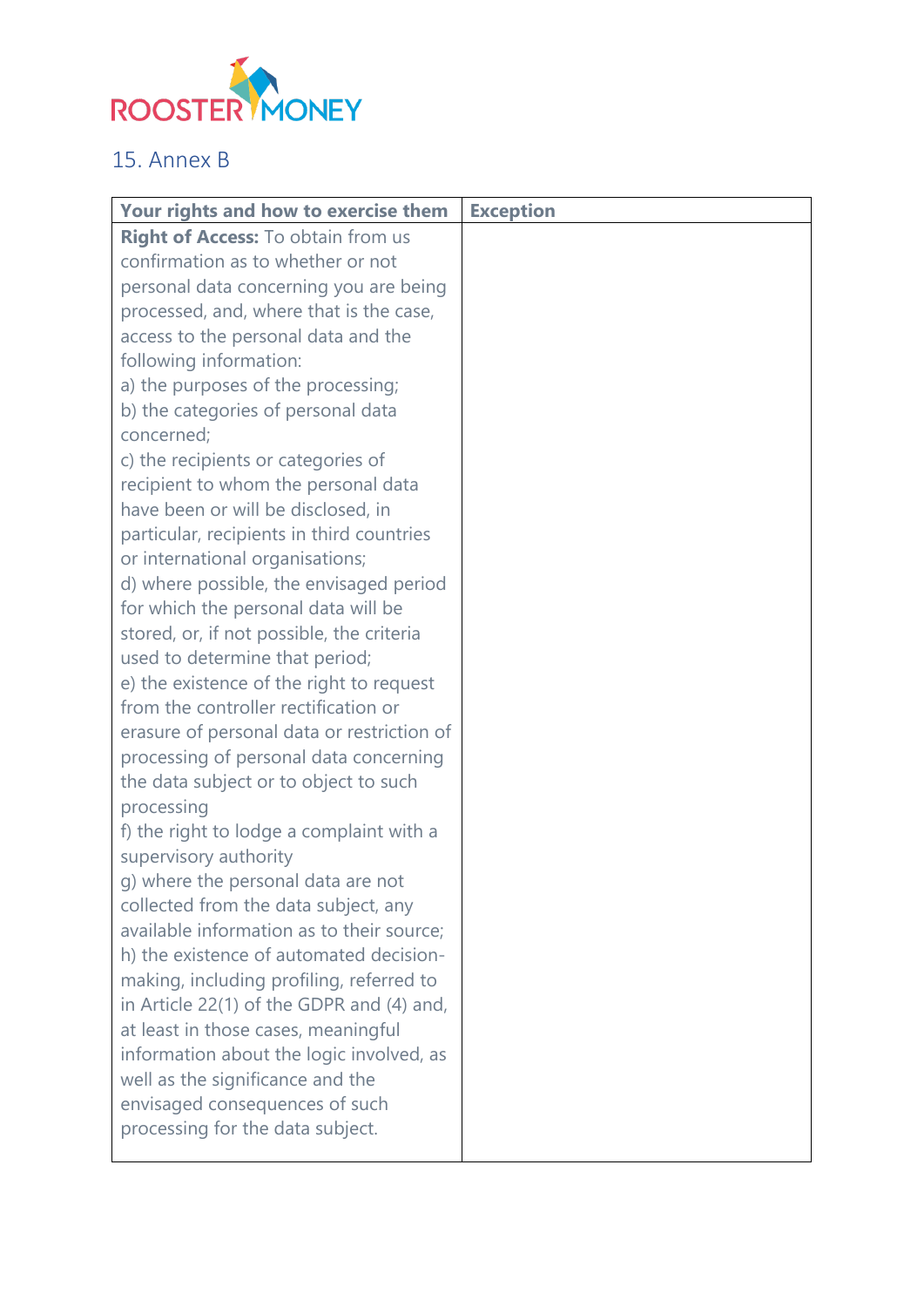

### **How to exercise:**

| This Privacy Policy provides<br>confirmation of the details required in<br>relation to your right of access.                                                                                                                                                                                                                              |                                       |
|-------------------------------------------------------------------------------------------------------------------------------------------------------------------------------------------------------------------------------------------------------------------------------------------------------------------------------------------|---------------------------------------|
| Under the DPA, you have a right to<br>access certain personal records that<br>RoosterMoney holds about you. Any<br>access request may be subject to a fee<br>to meet RoosterMoney's costs (as the<br>case may be) in providing you with<br>details of the information they hold<br>about you if the request is unfounded<br>or excessive. |                                       |
| You can exercise the right at any time<br>by contacting RoosterMoney at<br>privacy@roostermoney.com.                                                                                                                                                                                                                                      |                                       |
| Right to rectification: to obtain from<br>us without undue delay the rectification<br>of inaccurate personal data concerning<br>you.                                                                                                                                                                                                      |                                       |
| We must communicate to each recipient<br>to whom the rectified personal data<br>have been disclosed, unless this proves<br>impossible or involves disproportionate<br>effort.                                                                                                                                                             |                                       |
| We shall inform the data subject about<br>those recipients if the data subject<br>requests it.                                                                                                                                                                                                                                            |                                       |
| You can exercise the right at any time<br>by contacting RoosterMoney<br>at privacy@roostermoney.com.                                                                                                                                                                                                                                      |                                       |
| Right to erasure: to obtain from us the                                                                                                                                                                                                                                                                                                   | Processing is necessary for:          |
| erasure of personal data concerning you                                                                                                                                                                                                                                                                                                   |                                       |
| without undue delay where:                                                                                                                                                                                                                                                                                                                | a) compliance with a legal obligation |
| a) the personal data are no longer                                                                                                                                                                                                                                                                                                        | which requires processing by Union or |
| necessary in relation to the purposes for                                                                                                                                                                                                                                                                                                 | Member State law to which the         |
| which they were collected or otherwise                                                                                                                                                                                                                                                                                                    | controller is subject or for the      |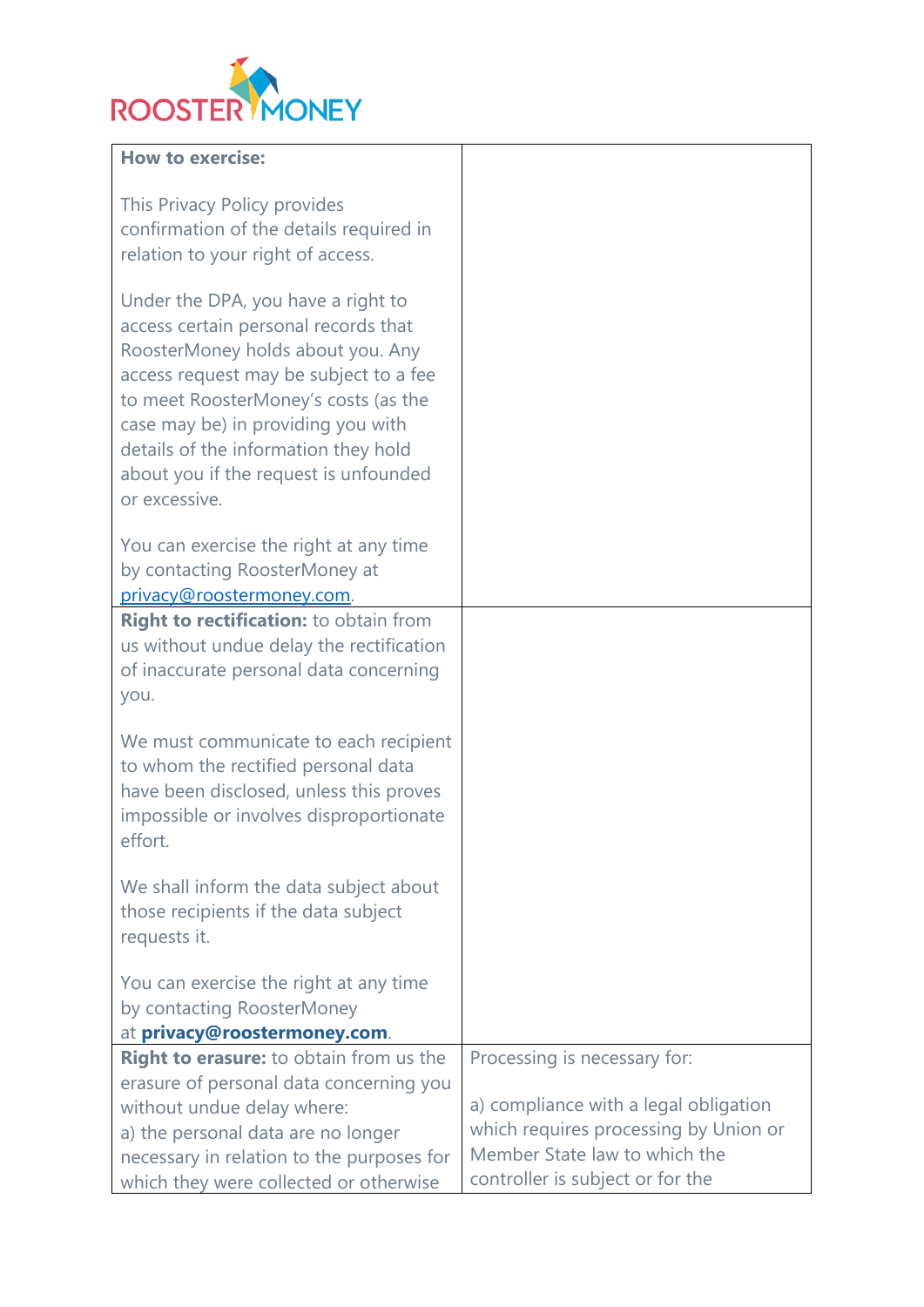

| processed;<br>b) you object to the processing based<br>on legitimate interest where there are<br>no overriding legitimate grounds for the<br>processing;<br>c) the personal data have been<br>unlawfully processed;<br>d) the personal data have to be erased<br>for compliance with a legal obligation to<br>which we are subject.                                     | performance of a task carried out in the<br>public interest or in the exercise of<br>official authority vested in us; or<br>b) the establishment, exercise or<br>defence of legal claims.                                                                                 |
|-------------------------------------------------------------------------------------------------------------------------------------------------------------------------------------------------------------------------------------------------------------------------------------------------------------------------------------------------------------------------|---------------------------------------------------------------------------------------------------------------------------------------------------------------------------------------------------------------------------------------------------------------------------|
| We must communicate to each recipient<br>to whom the erased personal data have<br>been disclosed, unless this proves<br>impossible or involves disproportionate<br>effort.                                                                                                                                                                                              |                                                                                                                                                                                                                                                                           |
| We shall inform the data subject about<br>those recipients if the data subject<br>requests it.                                                                                                                                                                                                                                                                          |                                                                                                                                                                                                                                                                           |
| You can exercise the right at any time<br>by contacting RoosterMoney at<br>privacy@roostermoney.com.                                                                                                                                                                                                                                                                    |                                                                                                                                                                                                                                                                           |
| <b>Right to request the restriction of</b><br>processing concerning you: to obtain<br>from us restriction of processing where:                                                                                                                                                                                                                                          | Where processing has been restricted<br>under this right, such personal data<br>shall, with the exception of storage, only<br>be processed:                                                                                                                               |
| a) the accuracy of the personal data is<br>contested by you, for a period enabling<br>us to verify the accuracy of the personal<br>data;<br>b) the processing is unlawful and you<br>oppose the erasure of the personal data<br>and request the restriction of its use<br>instead;<br>c) we no longer need the personal data<br>for the purposes of the processing, but | a) with your consent; or<br>b) for the establishment, exercise or<br>defence of legal claims; or<br>c) for the protection of the rights of<br>another natural or legal person; or<br>d) for reasons of important public<br>interest of the Union or of a Member<br>State. |
| it is required by you for the<br>establishment, exercise or defence of<br>legal claims;<br>d) you object to the processing based                                                                                                                                                                                                                                        |                                                                                                                                                                                                                                                                           |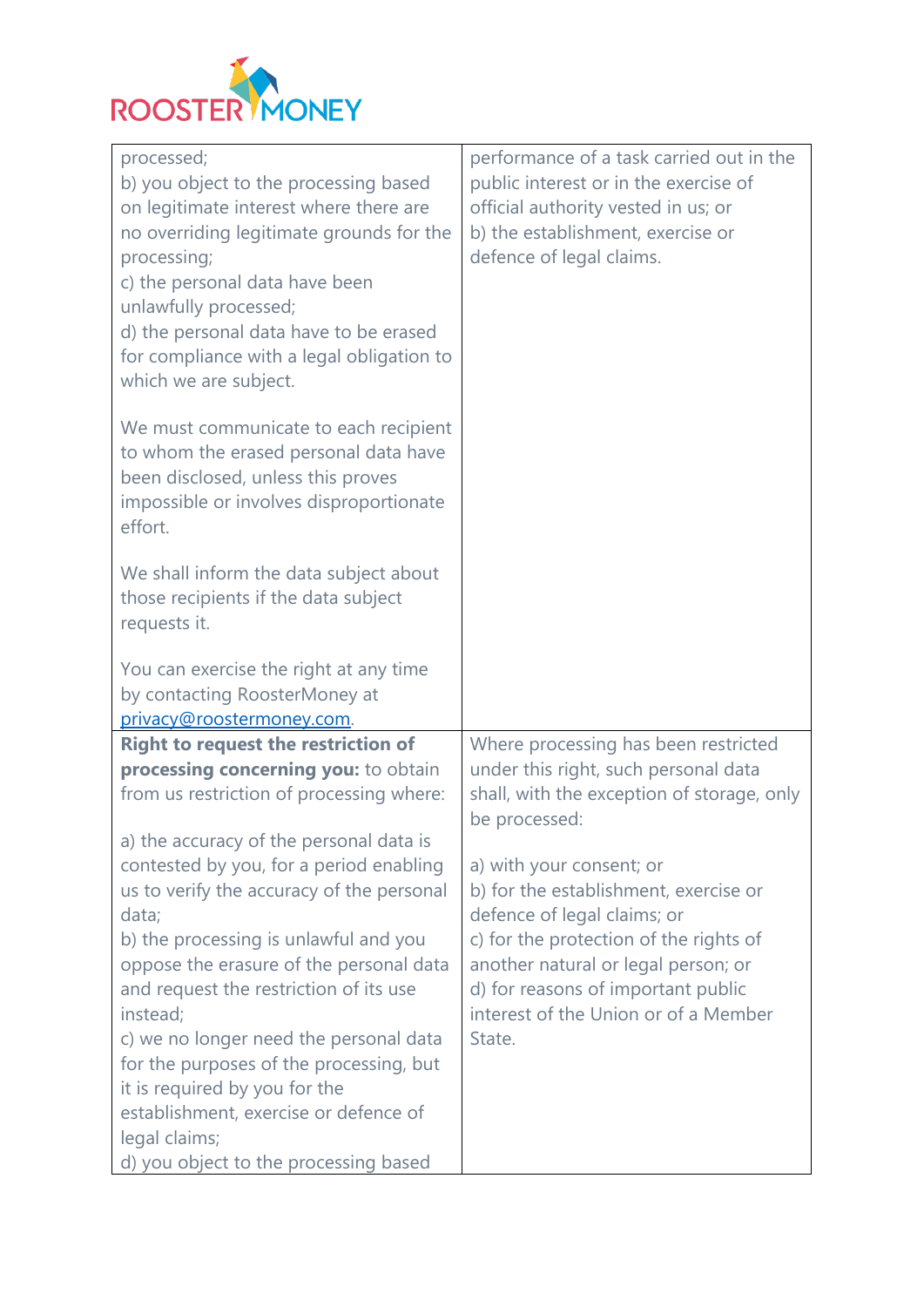

| on legitimate interest pending the<br>verification whether our legitimate<br>grounds override yours.<br>We must communicate to each recipient<br>to whom the erased personal data have<br>been disclosed, unless this proves<br>impossible or involves disproportionate<br>effort.<br>We shall inform the data subject about<br>those recipients if the data subject<br>requests it. |                                                                                                                                                                                        |
|--------------------------------------------------------------------------------------------------------------------------------------------------------------------------------------------------------------------------------------------------------------------------------------------------------------------------------------------------------------------------------------|----------------------------------------------------------------------------------------------------------------------------------------------------------------------------------------|
| You can exercise the right at any time<br>by contacting RoosterMoney<br>at privacy@roostermoney.com.                                                                                                                                                                                                                                                                                 |                                                                                                                                                                                        |
| The right to data portability: to<br>receive the personal data concerning<br>you which you have provided to us, in a<br>structured, commonly used and<br>machine-readable format and have the<br>right to transmit those data to another<br>controller without hindrance from us,<br>where:                                                                                          | That right shall not apply to processing<br>necessary for the performance of a task<br>carried out in the public interest or in<br>the exercise of official authority vested<br>in us. |
| a) the processing is based on consent or<br>is necessary for the performance of a<br>contract to which you are party or in<br>order to take steps at your request prior<br>to entering into a contract; and<br>b) the processing is carried out by<br>automated means.                                                                                                               |                                                                                                                                                                                        |
| You have the right to have the personal<br>data transmitted directly from us to<br>another controller, where technically<br>feasible.                                                                                                                                                                                                                                                |                                                                                                                                                                                        |
| The exercise of the right referred to in<br>paragraph 1 of this Article shall be                                                                                                                                                                                                                                                                                                     |                                                                                                                                                                                        |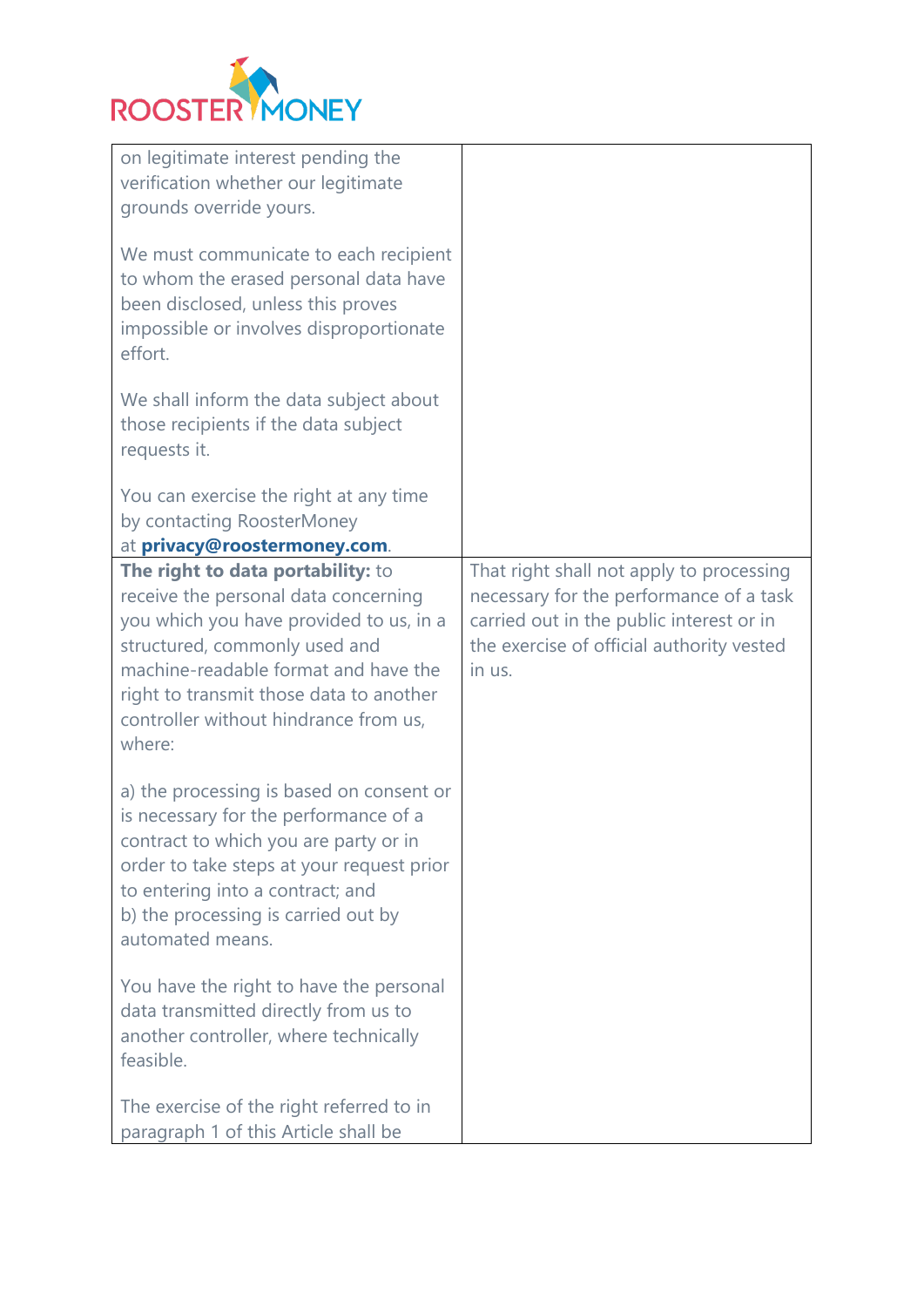

| without prejudice to the right to        |                                          |
|------------------------------------------|------------------------------------------|
| erasure.                                 |                                          |
|                                          |                                          |
| You can exercise the right at any time   |                                          |
| by contacting RoosterMoney at            |                                          |
| privacy@roostermoney.com.                |                                          |
| The right to object to processing: to    | Where:                                   |
| object, on grounds relating to your      |                                          |
| particular situation, at any time to     | a) we demonstrate compelling             |
| processing of personal data concerning   | legitimate grounds for the processing    |
| you which is based on processing         | which override the interests, rights and |
| necessary for the purposes of the        | freedoms of the data subject; or         |
| legitimate interests pursued by us or a  | b) for the establishment, exercise or    |
| third party (except where such interests | defence of legal claims.                 |
| are overridden by your interests or      |                                          |
| fundamental rights and freedoms which    |                                          |
| require protection of personal data),    |                                          |
| including profiling.                     |                                          |
| You can exercise the right at any time   |                                          |
| by contacting RoosterMoney at            |                                          |
| privacy@roostermoney.com.                |                                          |
| The right to ask us not to process       |                                          |
| your personal data for direct            |                                          |
| marketing purposes: to object at any     |                                          |
| time to processing of personal data      |                                          |
| concerning you for such marketing,       |                                          |
| which includes profiling to the extent   |                                          |
| that it is related to such direct        |                                          |
| marketing.                               |                                          |
|                                          |                                          |
| You have the right to ask us not to      |                                          |
| process your personal data for           |                                          |
| marketing purposes. We will inform you   |                                          |
| (before collecting your data) if we      |                                          |
| intend to use your data for such         |                                          |
| purposes or if we intend to disclose     |                                          |
| your information to any third party for  |                                          |
| such purposes. You can exercise your     |                                          |
| right to prevent such processing by      |                                          |
| using the unsubscribe link in            |                                          |
| RoosterMoney communications or by        |                                          |